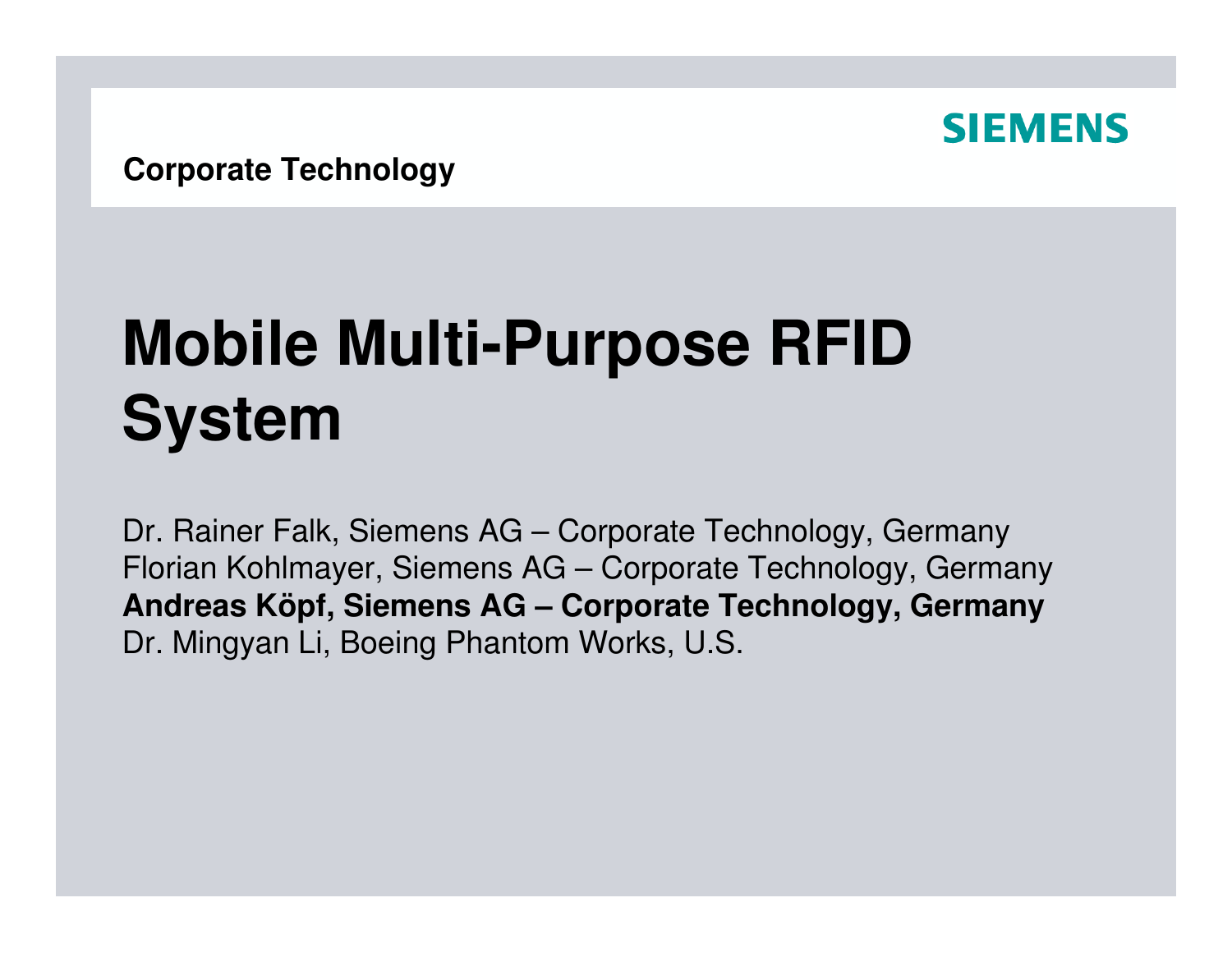

#### **Agenda**

Application Scenarios

Technological Challenges

Problem Statement

Solution Approach

**Outlook**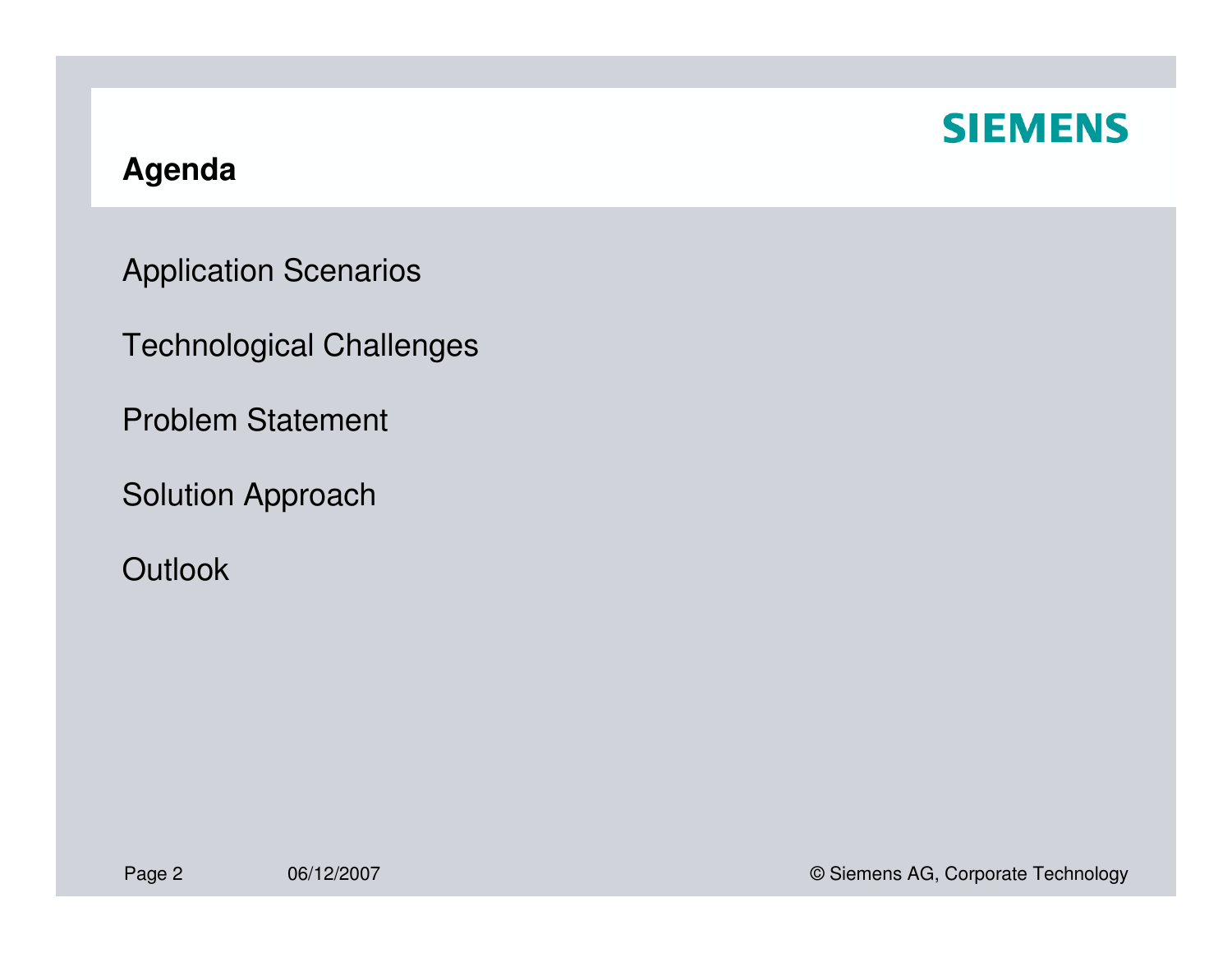#### **Application Scenarios**



06/12/2007 © Siemens AG, Corporate Technology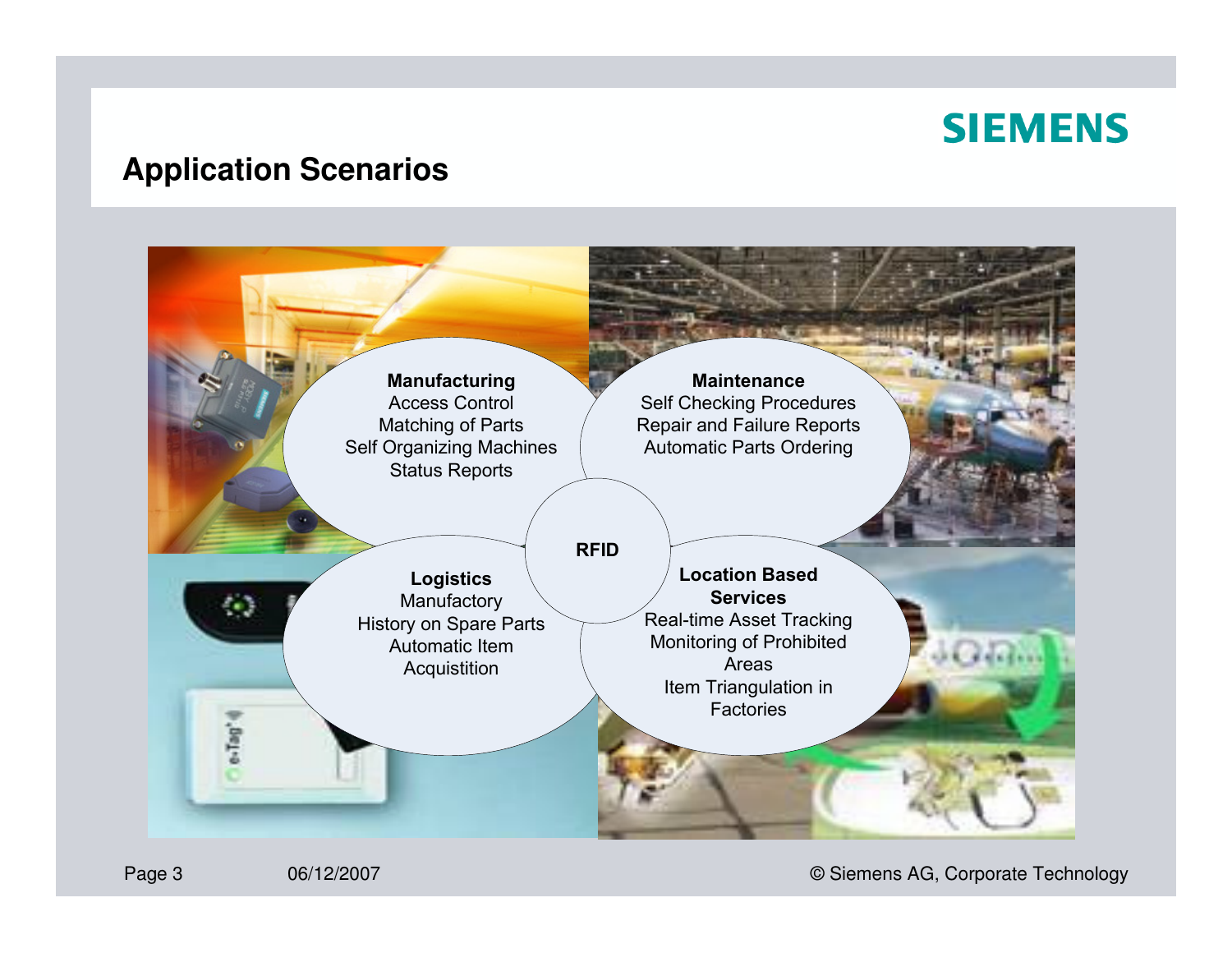## **System Architecture**

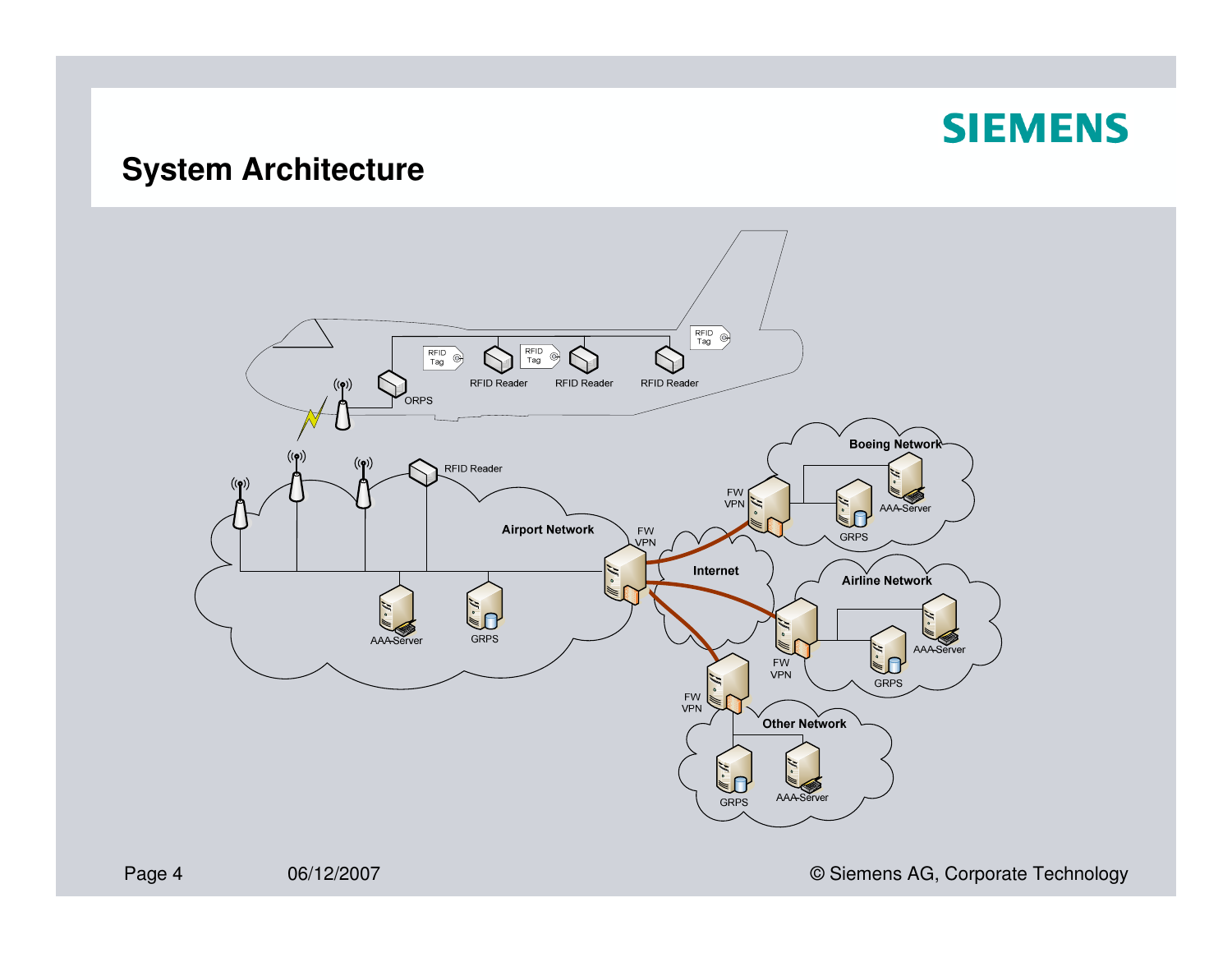#### **Technological Challenges**



06/12/2007 © Siemens AG, Corporate Technology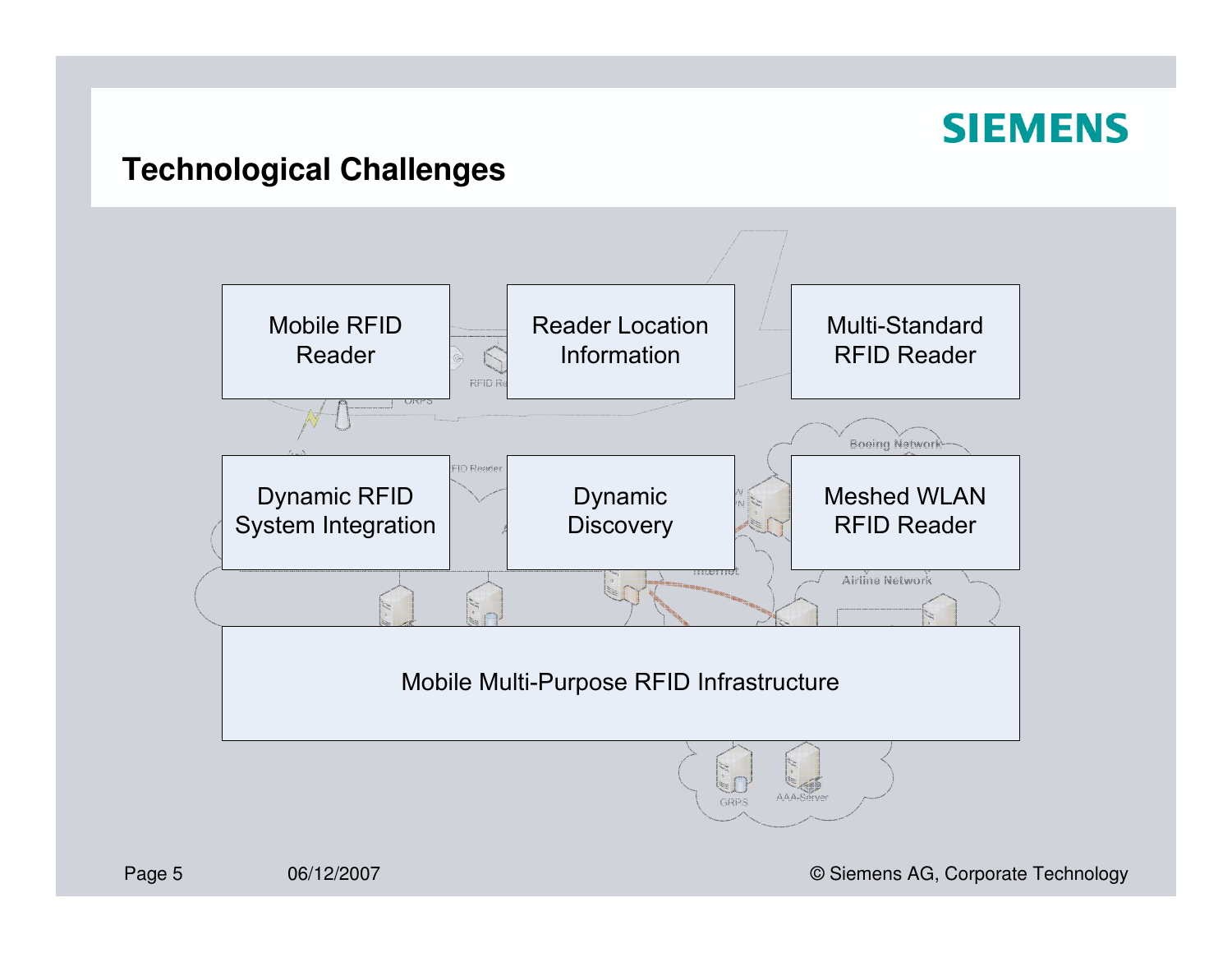#### **Problem Statement**

- Dynamically changing relationships between the reader and processing systems
- RFID tag, the reader system and the processing system may belongeach to a different stakeholder
- Different administrative domains
- Relationships change dynamically (landing, takeoff)
- → Security architecture including all necessary stakeholders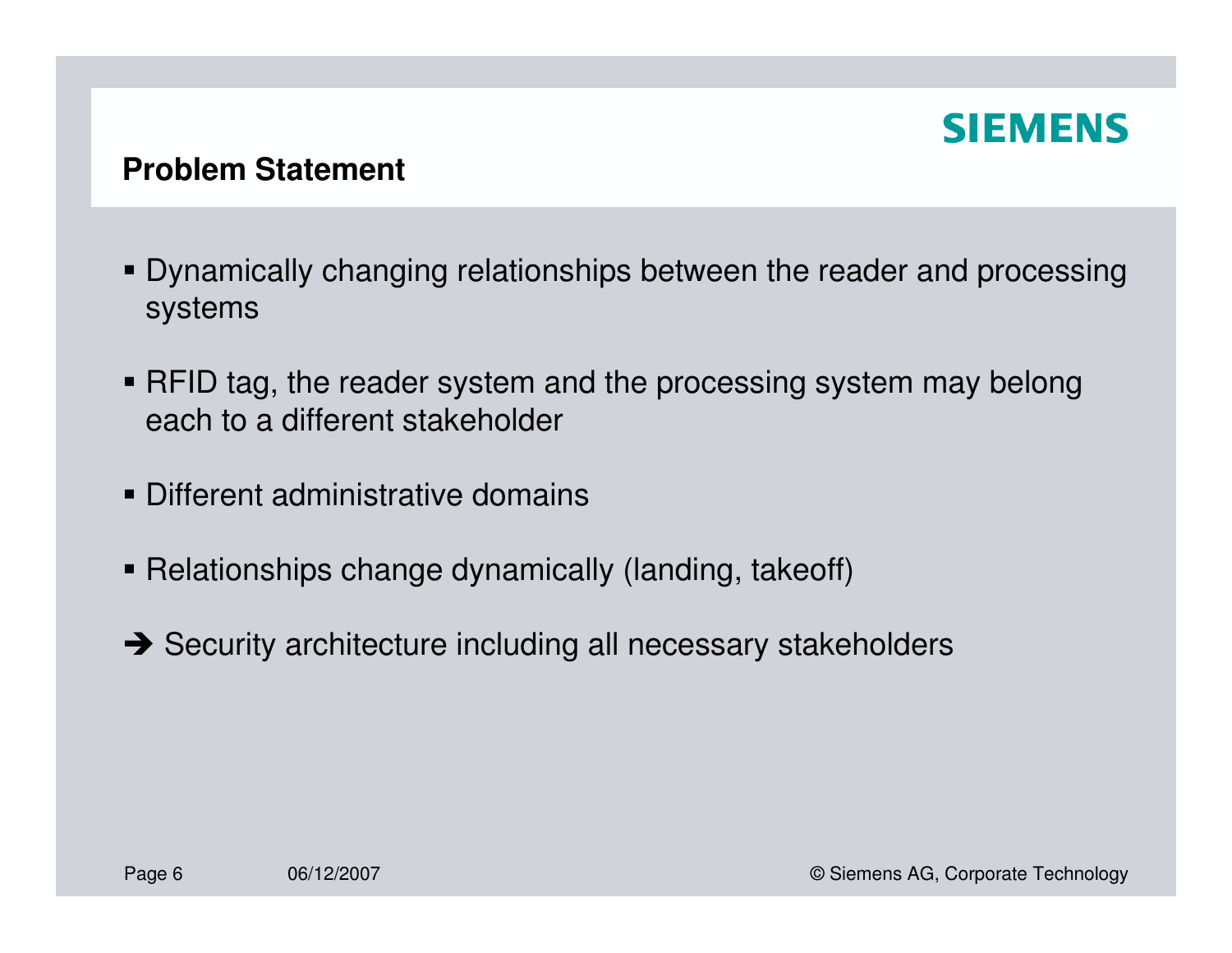## **Solution Approach**



06/12/2007 **CONFIDENTIAL CONTRACT CONTRACT CONTRACT CONTRACT CONTRACT CONTRACT CONTRACT CONTRACT CONTRACT CONTRACT CONTRACT CONTRACT CONTRACT CONTRACT CONTRACT CONTRACT CONTRACT CONTRACT CONTRACT CONTRACT CONTRACT CONTRACT**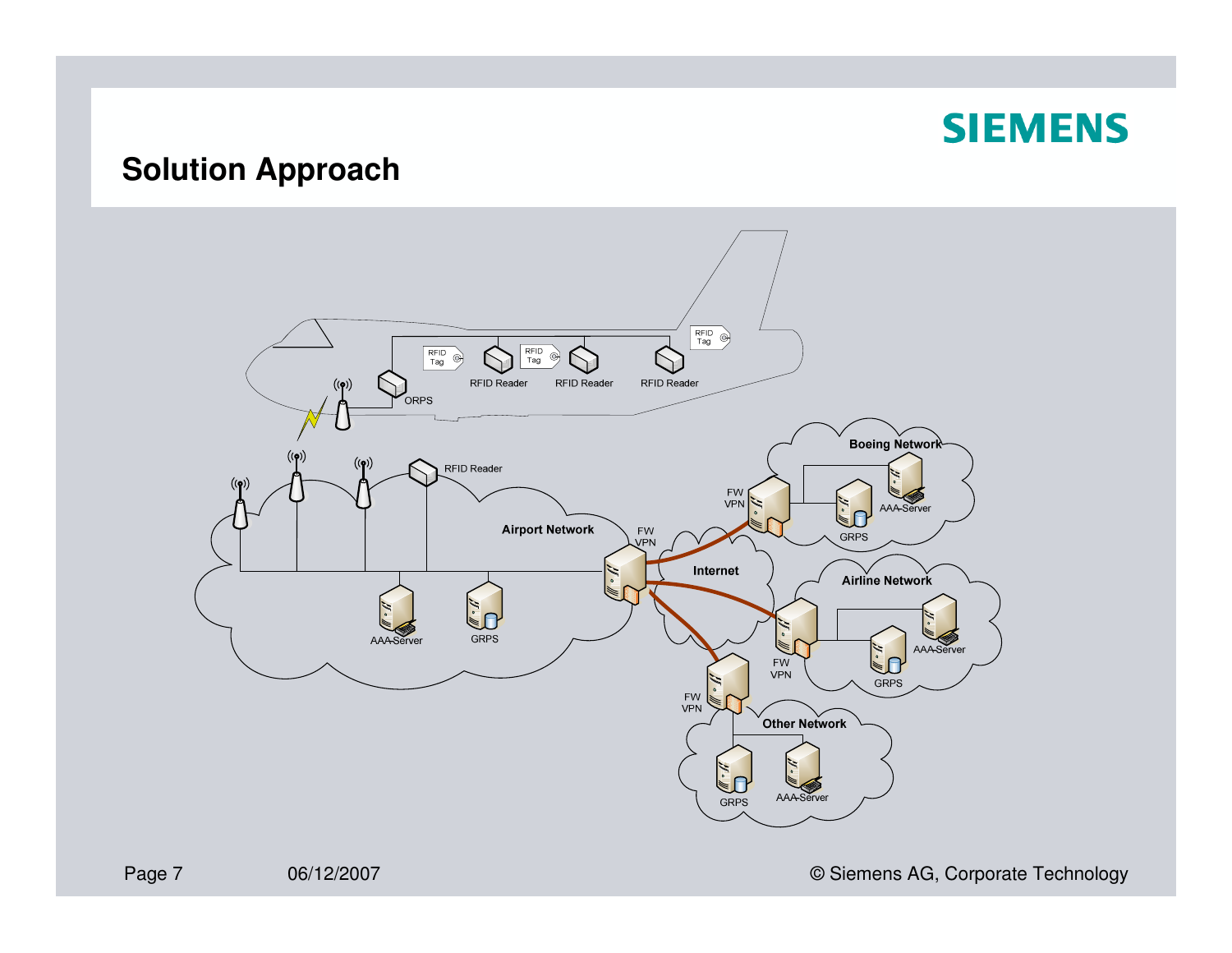## **System Overview (1)**



06/12/2007 **CONFIDENTIAL CONTRACT CONTRACT CONTRACT CONTRACT CONTRACT CONTRACT CONTRACT CONTRACT CONTRACT CONTR**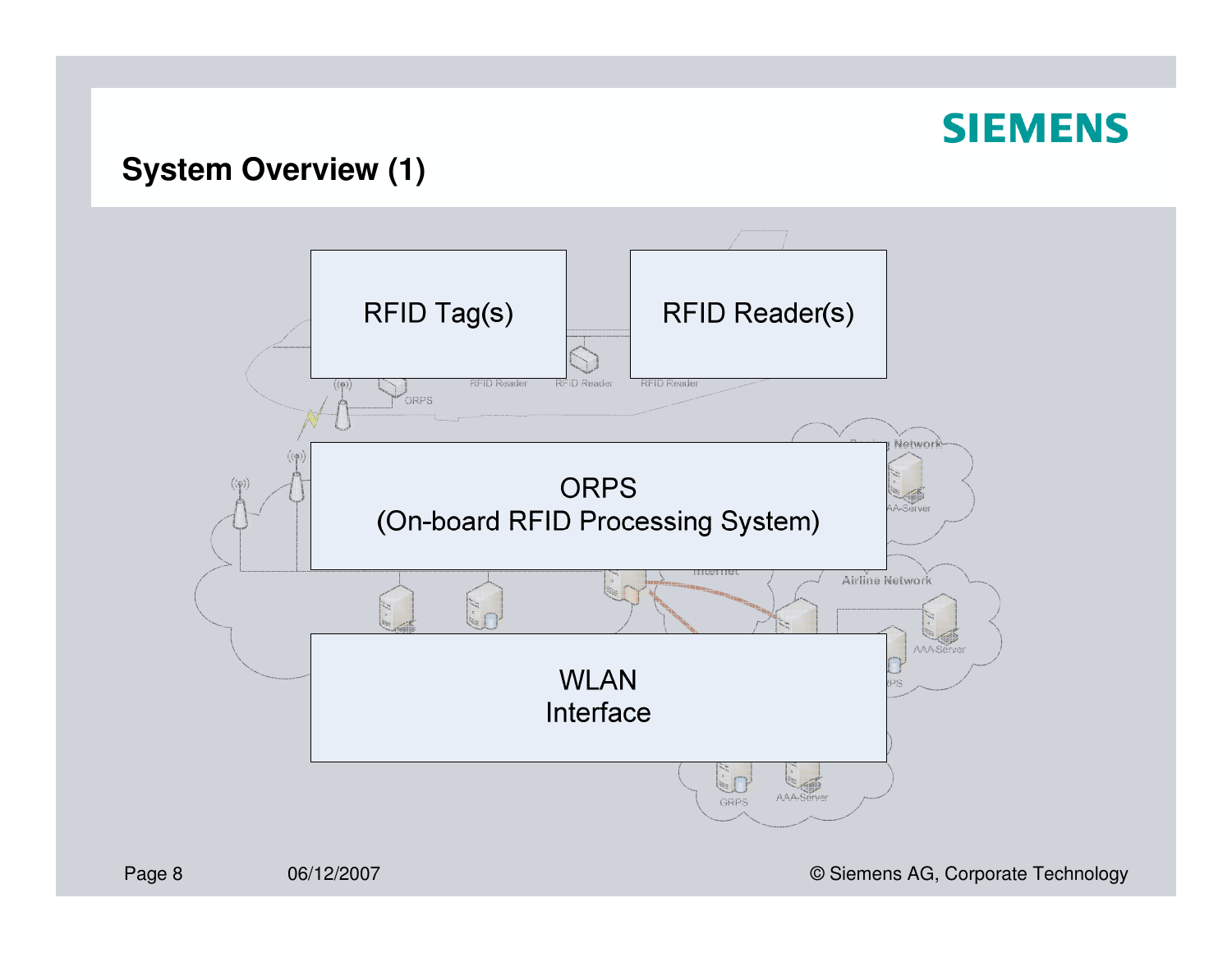## **System Overview (2)**



06/12/2007 **CONFIDENTIAL CONTRACT CONTRACT CONTRACT CONTRACT CONTRACT CONTRACT CONTRACT CONTRACT CONTRACT CONTRACT CONTRACT CONTRACT CONTRACT CONTRACT CONTRACT CONTRACT CONTRACT CONTRACT CONTRACT CONTRACT CONTRACT CONTRACT**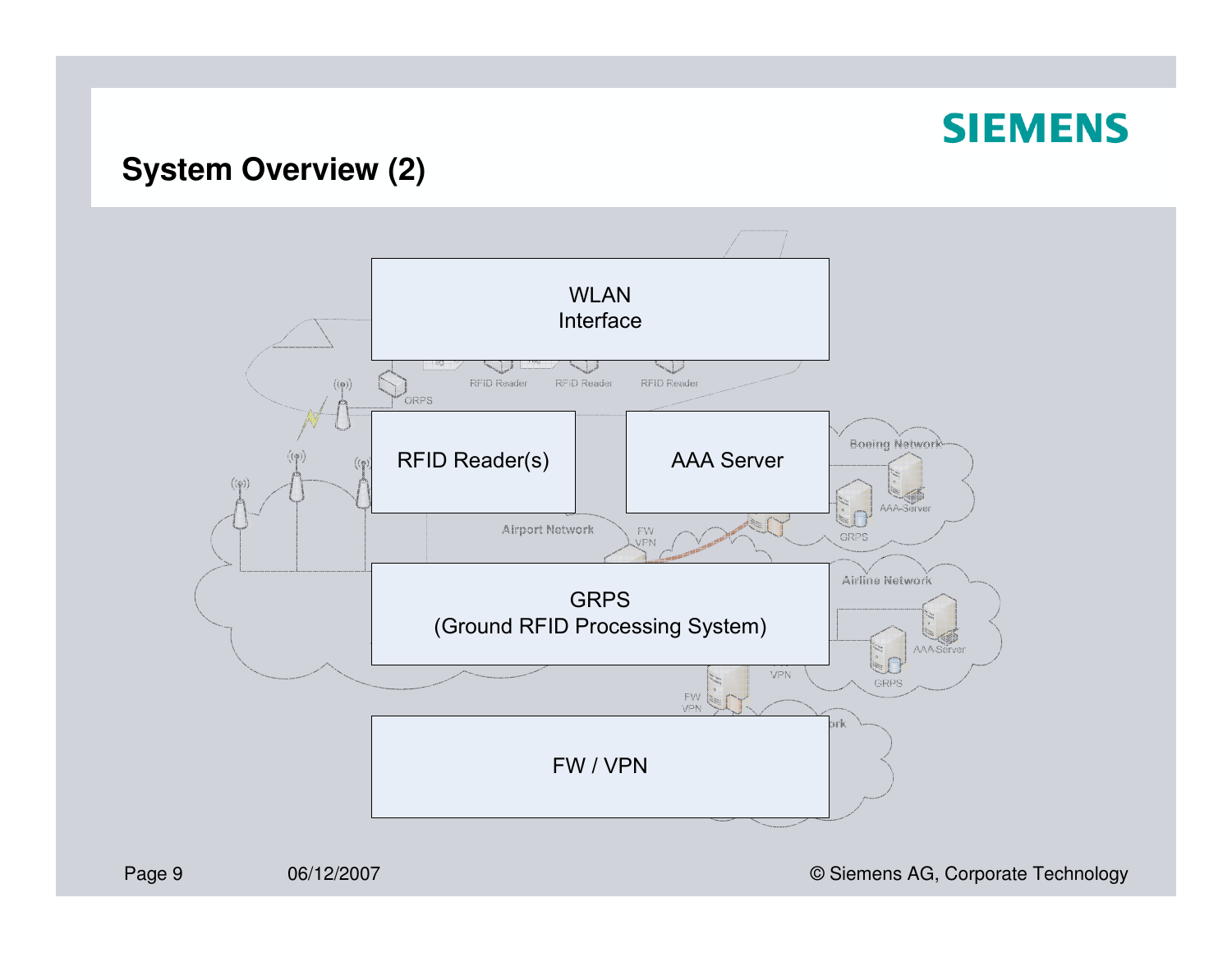#### **Reference Architecture**



RT: RFID Tag RS: RFID Reader System RR: RFID Reader **RC: RFID Controller** PS: RFID Processing System RP: RFID Processing Component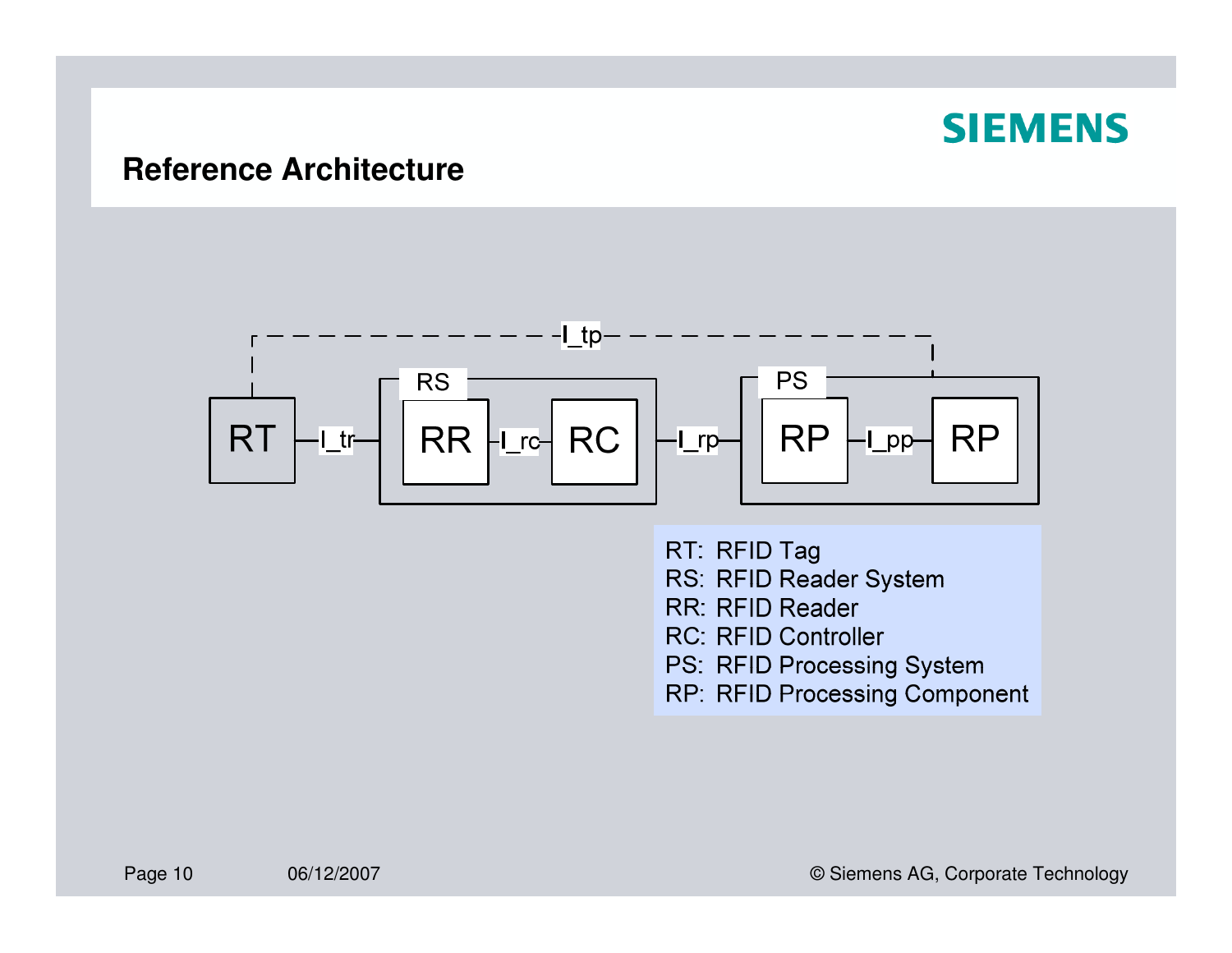#### **Security Solution Blocks**



06/12/2007 © Siemens AG, Corporate Technology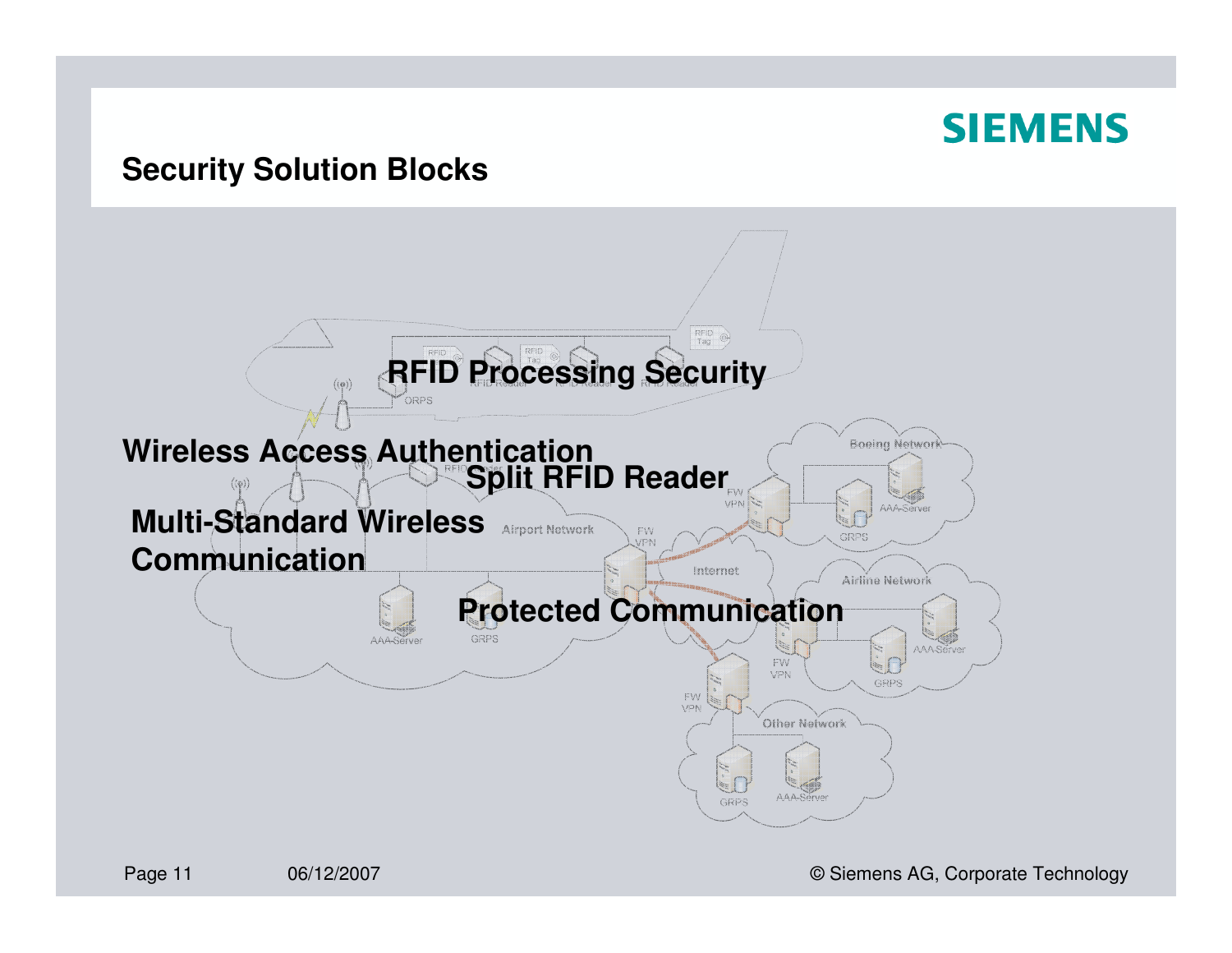### **Security Solution Blocks**



06/12/2007 **CONFIDENTIAL CONTRACT CONTRACT CONTRACT CONTRACT CONTRACT CONTRACT CONTRACT CONTRACT CONTRACT CONTRACT CONTRACT CONTRACT CONTRACT CONTRACT CONTRACT CONTRACT CONTRACT CONTRACT CONTRACT CONTRACT CONTRACT CONTRACT**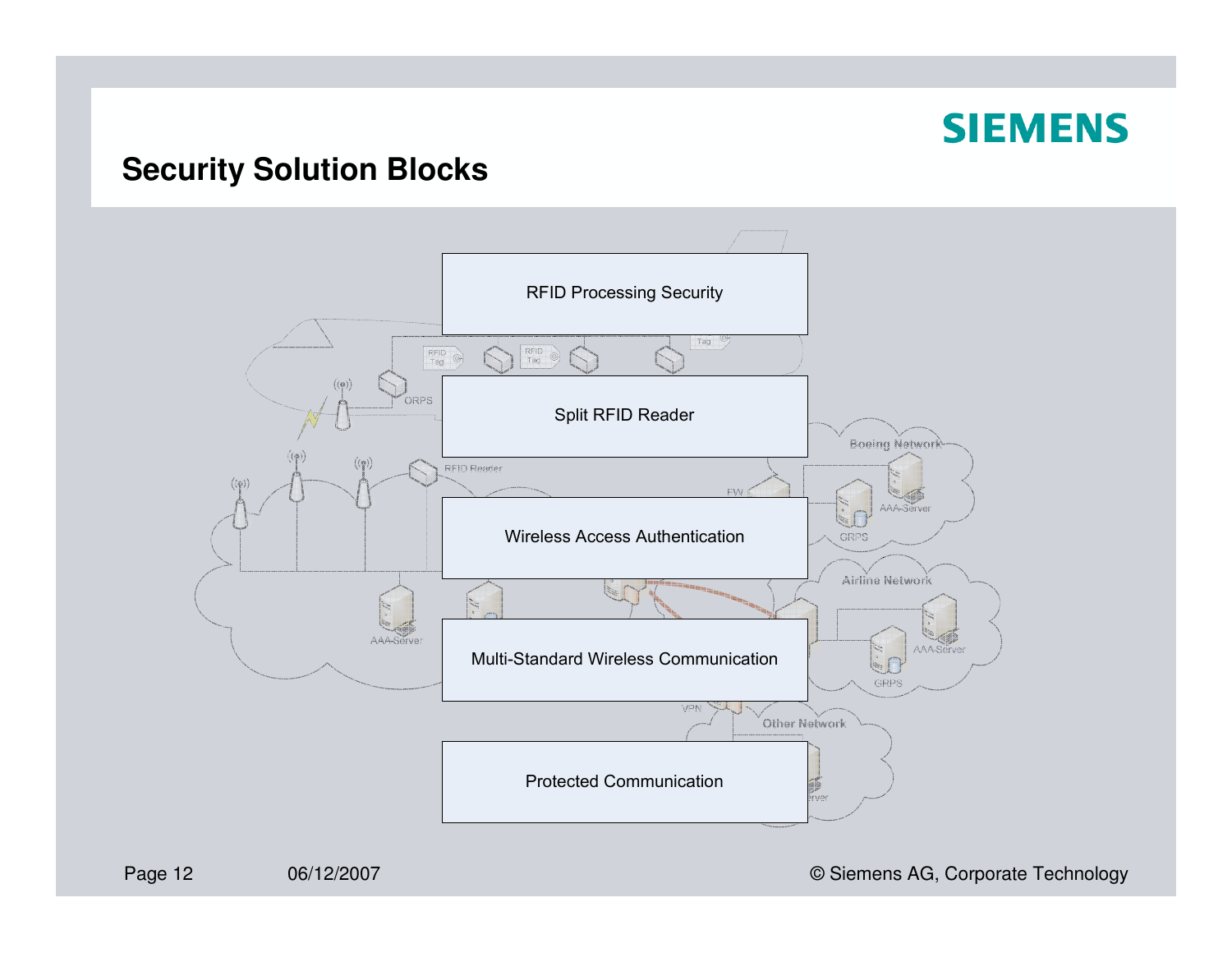## **Outlook**

- $\blacksquare$  Identify technological and regulatory challenges
- Security assessment and threat analysis of the proposed architecture
- Mitigation strategies for the identified problems
- Definition of a security policy
- **Investigate if SDR (Software Defined Radio) is beneficial for the** proposed architecture